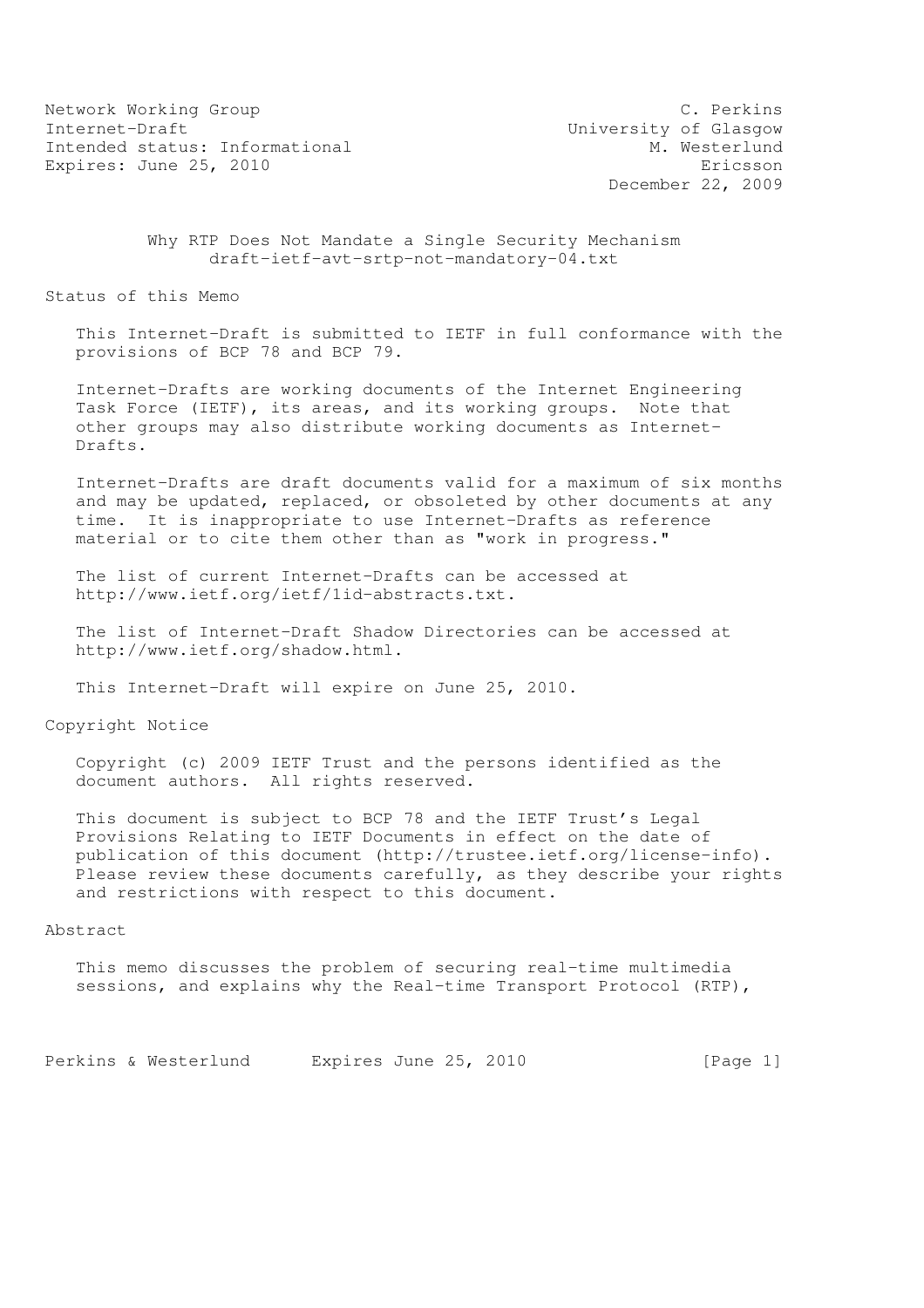and the associated RTP control protocol (RTCP), do not mandate a single media security mechanism.

# Table of Contents

| 6. |                                                                                                                                                                                                                            |
|----|----------------------------------------------------------------------------------------------------------------------------------------------------------------------------------------------------------------------------|
|    |                                                                                                                                                                                                                            |
|    |                                                                                                                                                                                                                            |
|    |                                                                                                                                                                                                                            |
|    |                                                                                                                                                                                                                            |
|    |                                                                                                                                                                                                                            |
|    | RTP Applications and Deployment Scenarios 3<br>3. Implications for RTP Security 4<br>4. Implications for Key Management 5<br>5. On the Requirement for Strong Security in IETF protocols 6<br>7. Security Considerations 7 |

Perkins & Westerlund Expires June 25, 2010 [Page 2]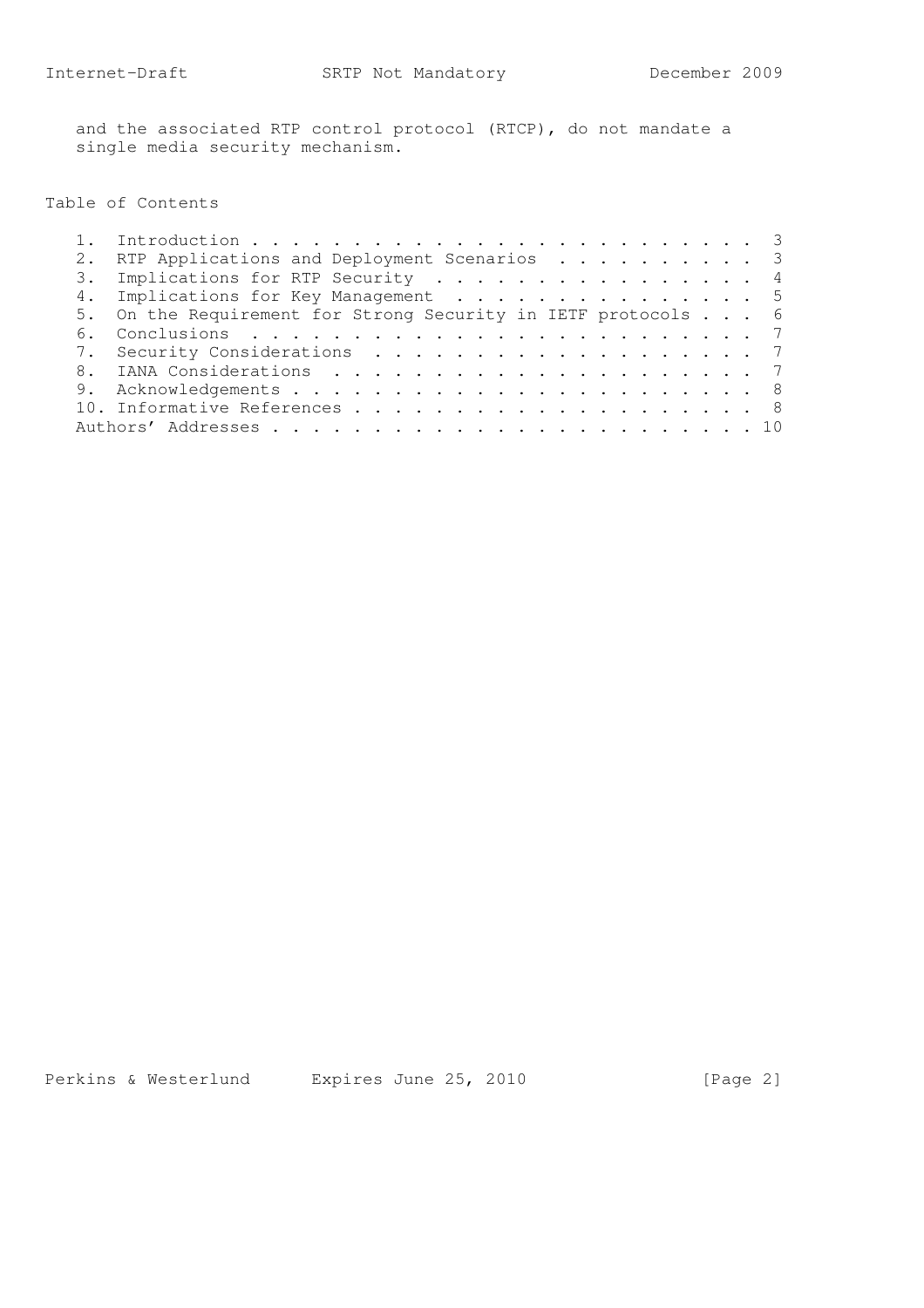## 1. Introduction

 The Real-time Transport Protocol (RTP) [RFC3550] is widely used for voice over IP, Internet television, video conferencing, and various other real-time and streaming media applications. Despite this, the base RTP specification provides very limited options for media security, and defines no standard key exchange mechanism. Rather, a number of extensions are defined to provide confidentiality and authentication of RTP media streams and RTCP control messages, and to exchange security keys. This memo outlines why it is appropriate that multiple extension mechanisms are defined, rather than mandating a single security and keying mechanism.

 This memo provides information for the community; it does not specify a standard of any kind.

The structure of this memo is as follows: we begin, in Section 2 by describing the scenarios in which RTP is deployed. Following this, Section 3 outlines the implications of this range of scenarios for media confidentially and authentication, and Section 4 outlines the implications for key exchange. Section 5 outlines how the RTP framework meets the requirement of BCP 61. Section 6 then concludes and gives some recommendations. Finally, Section 7 outlines the security considerations, and Section 8 outlines IANA considerations.

#### 2. RTP Applications and Deployment Scenarios

 The range of application and deployment scenarios where RTP has been used includes, but is not limited to, the following:

- o Point-to-point voice telephony (fixed and wireless networks)
- o Point-to-point video conferencing
- o Centralised group video conferencing with a multipoint conference unit (MCU)
- o Any Source Multicast video conferencing (light-weight sessions; Mbone conferencing)
- o Point-to-point streaming audio and/or video
- o Source-specific multicast (SSM) streaming to large group (IPTV and 3GPP Multimedia Broadcast Multicast Service (MBMS) [MBMS])
- o Replicated unicast streaming to a group

Perkins & Westerlund Expires June 25, 2010 [Page 3]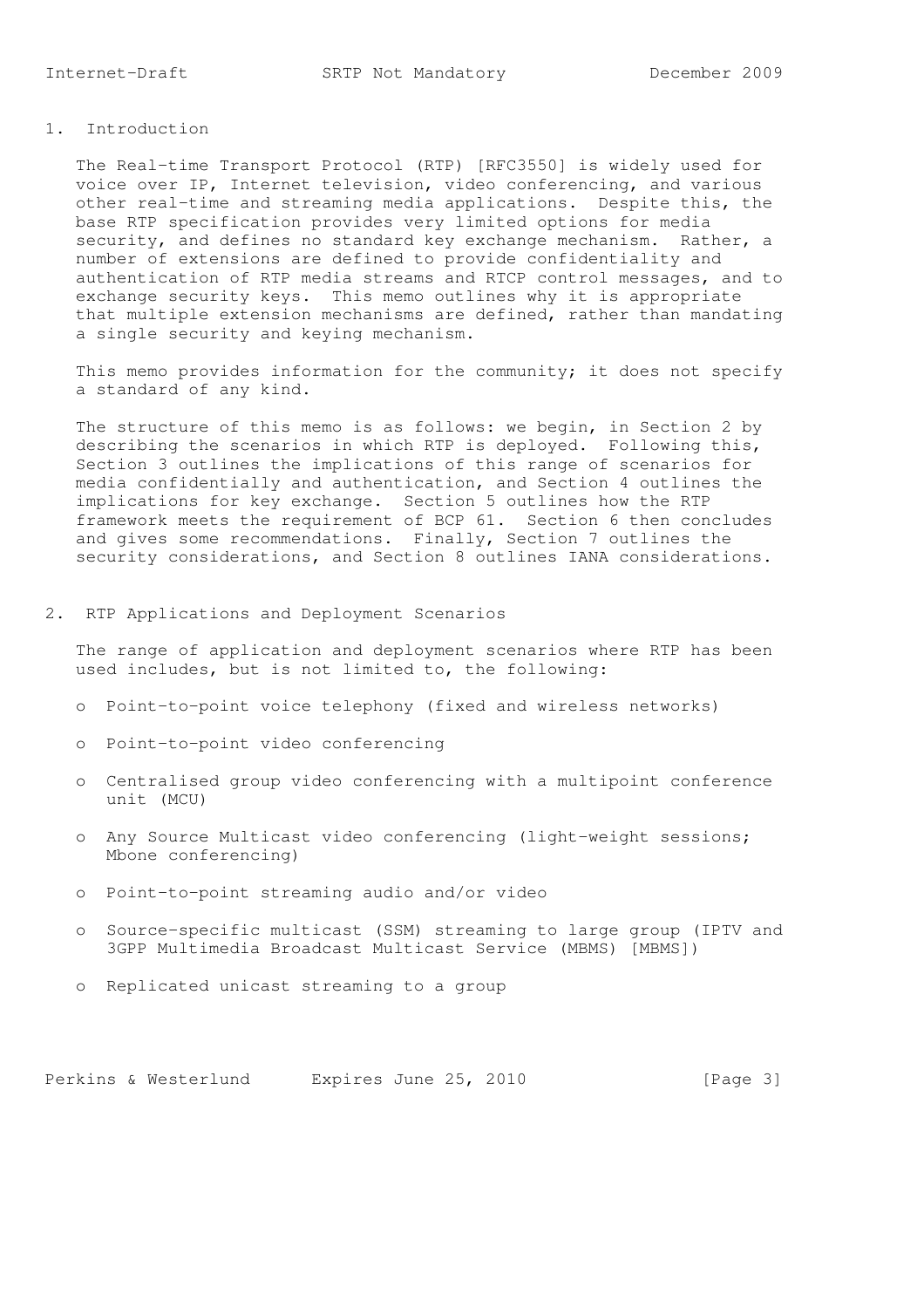- o Interconnecting components in music production studios and video editing suites
- o Interconnecting components of distributed simulation systems
- o Streaming real-time sensor data

 As can be seen, these scenarios vary from point-to-point to very large multicast groups, from interactive to non-interactive, and from low bandwidth (kilobits per second) to very high bandwidth (multiple gigabits per second). While most of these applications run over UDP [RFC0768], some use TCP [RFC0793], [RFC4614] or DCCP [RFC4340] as their underlying transport. Some run on highly reliable optical networks, others use low rate unreliable wireless networks. Some applications of RTP operate entirely within a single trust domain, others are inter-domain, with untrusted (and potentially unknown) users. The range of scenarios is wide, and growing both in number and in heterogeneity.

3. Implications for RTP Security

 The wide range of application scenarios where RTP is used has led to the development of multiple solutions for securing RTP media streams and RTCP control messages, considering different requirements. Perhaps the most widely applicable of these solutions is the Secure RTP (SRTP) framework [RFC3711]. This is an application-level media security solution, encrypting the media payload data (but not the RTP headers) to provide some degree of confidentiality, and providing optional source origin authentication. It was carefully designed to be both low overhead, and to support the group communication features of RTP, across a range of networks.

 SRTP is not the only media security solution in use, however, and alternatives are more appropriate for some scenarios. For example, many client-server streaming media applications can run over a single TCP connection, multiplexing media data with control information on that connection (RTSP [I-D.ietf-mmusic-rfc2326bis] is a widely used example of such a protocol). The natural way to provide media security for such client-server media applications is to use TLS [RFC5246] to protect the TCP connection, sending the RTP media data over the TLS connection. Using the SRTP framework in addition to TLS is unncessary, and would result in double encryption of the media, and SRTP cannot be used instead of TLS since it is RTP-specific, and so cannot protect the control traffic.

 Other RTP use cases work over networks which provide security at the network layer, using IPsec. For example, certain 3GPP networks need

Perkins & Westerlund Expires June 25, 2010 [Page 4]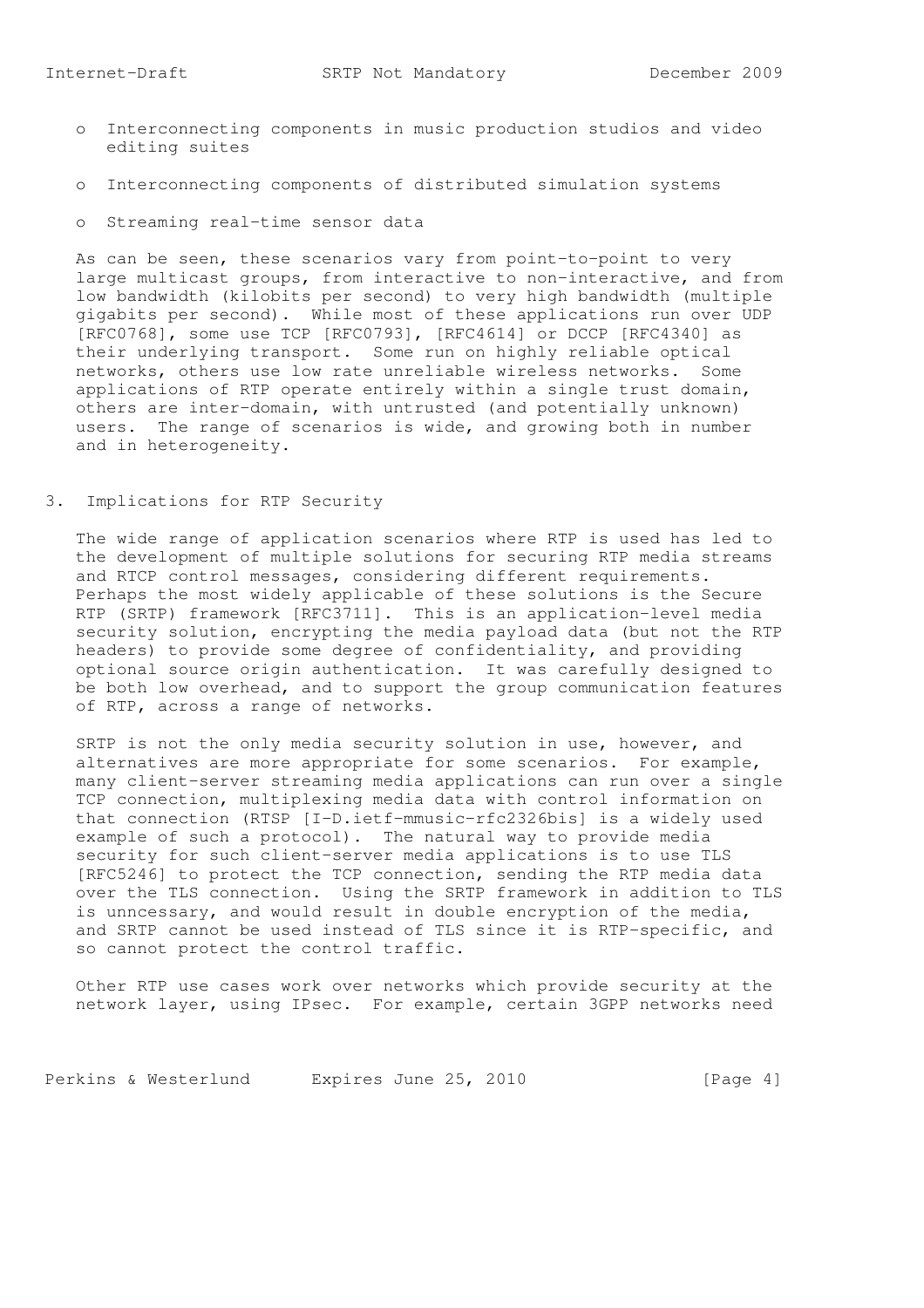IPsec security associations for other purposes, and can reuse those to secure the RTP session [3GPP.33.210]. SRTP is, again, unnecessary in such environments, and its use would only introduce overhead for no gain.

 For some applications it is sufficient to protect the RTP payload data while leaving RTP, transport, and network layer headers unprotected. An example of this is RTP broadcast over DVB-H [ETSI.TS.102.474], where one mode of operation uses ISMAcryp (http://www.isma.tv/specs/ISMA\_E&Aspec2.0.pdf) to encrypt the RTP payload data only.

 Finally, the link layer may be secure, and it may be known that the RTP media data is constrained to that single link (for example, when operating in a studio environment, with physical link security). An environment like this is inherently constrained, but might avoid the need for application, transport, or network layer media security.

 All these are application scenarios where RTP has seen commerical deployment. Other use case also exist, with additional requirements. There is no media security protocol that is appropriate for all these environments. Accordingly, multiple RTP media security protocols can be expected to remain in wide use.

4. Implications for Key Management

 With such a diverse range of use case come a range of different protocols for RTP session establishment. Mechanisms used to provide security keying for these different session establishment protocols can basically be put into two categories: inband and out-of-band in relation to the session establishment mechanism. The requirements for these solutions are highly varying. Thus a wide range of solutions have been developed in this space:

- o The most common use case for RTP is probably point-to-point voice calls or centralised group conferences, negotiated using SIP [RFC3261] with the SDP offer/answer model [RFC3264], operating on a trusted infrastructure. In such environments, SDP security descriptions [RFC4568] or the MIKEY [RFC4567] protocol are appropriate keying mechanisms, piggybacked onto the SDP [RFC4566] exchange. The infrastructure may be secured by protecting the SIP exchange using TLS or S/MIME, for example [RFC3261].
- o Point-to-point RTP sessions may be negotiated using SIP with the offer/answer model, but operating over a network with untrusted infrastructure. In such environments, the key management protocol is run on the media path, bypassing the untrusted infrastructure.

Perkins & Westerlund Expires June 25, 2010 [Page 5]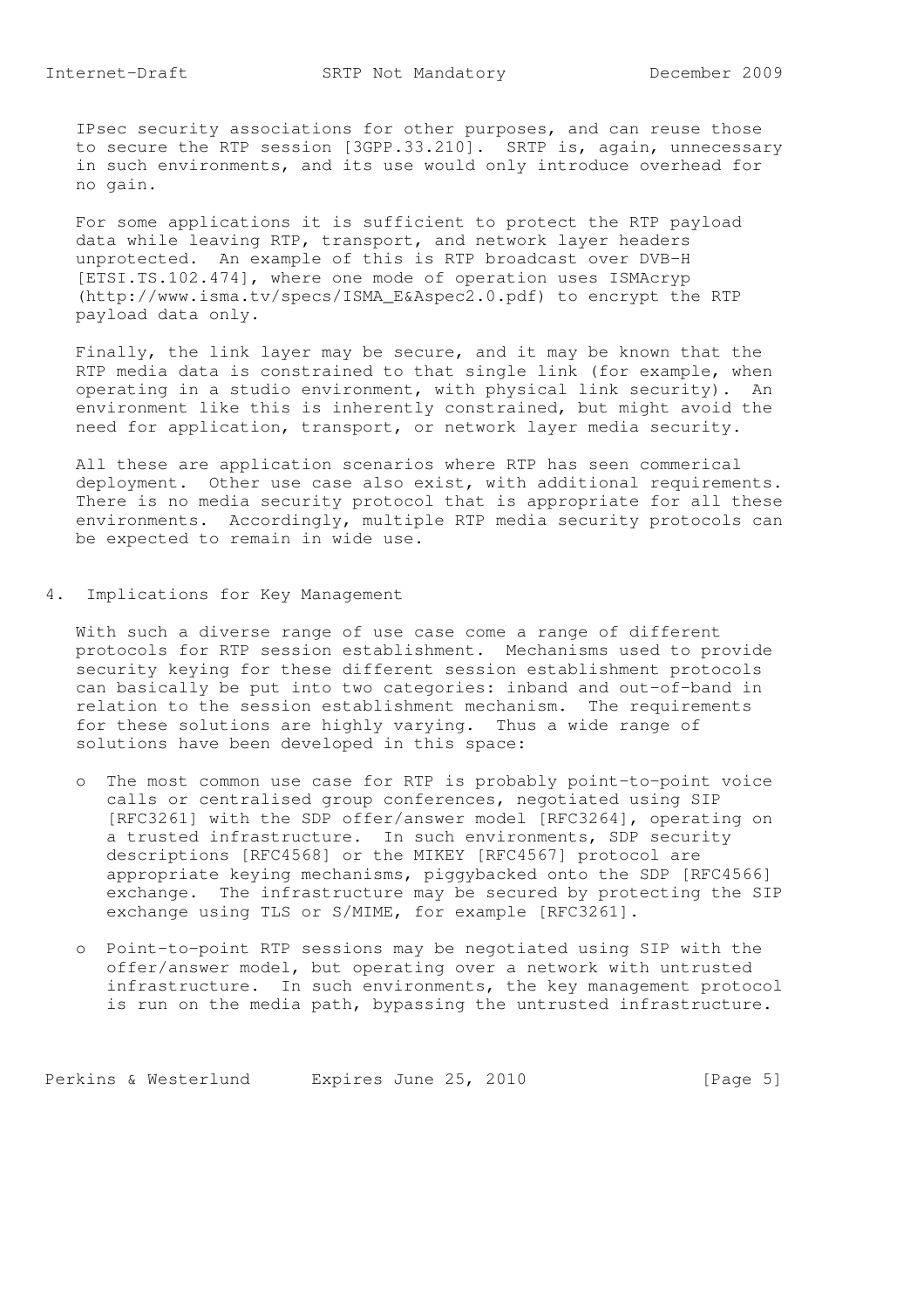Protocols such as DTLS [I-D.ietf-avt-dtls-srtp] or ZRTP [I-D.zimmermann-avt-zrtp] are useful here.

- o For point-to-point client-server streaming of RTP over RTSP, a TLS association is appropriate to manage keying material, in much the same manner as would be used to secure an HTTP session.
- o A session description may be sent by email, secured using X.500 or PGP, or retrieved from a web page, using HTTP with TLS.
- o A session description may be distributed to a multicast group using SAP or FLUTE secured with S/MIME.
- o A session description may be distributed using the Open Mobile Alliance DRM key management specification [OMA-DRM] when using a point-to-point streaming session setup with RTSP in the 3GPP PSS environment [PSS].
- o In the 3GPP Multimedia Broadcast Multicast Service (MBMS) system, HTTP and MIKEY are used for key management [MBMS-SEC].

 A more detailed survey of requirements for media security management protocols can be found in [I-D.ietf-sip-media-security-requirements]. As can be seen, the range of use cases is wide, and there is no single protocol that is appropriate for all scenarios. These solutions have been further diversified by the existence of infrastructure elements such as authentication solutions that are tied into the key manangement.

5. On the Requirement for Strong Security in IETF protocols

 BCP 61 [RFC3365] puts a requirement on IETF protocols to provide strong, mandatory to implement, security solutions. This is actually quite a difficult requirement for any type of framework protocol, like RTP, since one can never know all the deployment scenarios, and if they are covered by the security solution. It would clearly be desirable if a single media security solution and a single key management solution could be developed, satisfying the range of use cases for RTP. The authors are not aware of any such solution, however, and it is not clear that any single solution can be developed.

 For a framework protocol it appears that the only sensible solution to the requirement of BCP 61 is to develop or use security building blocks, like SRTP, SDP security descriptions [RFC4568], MIKEY, DTLS, or IPsec, to provide the basic security services of authorization, data integrity protection and date confidentiality protection. When

Perkins & Westerlund Expires June 25, 2010 [Page 6]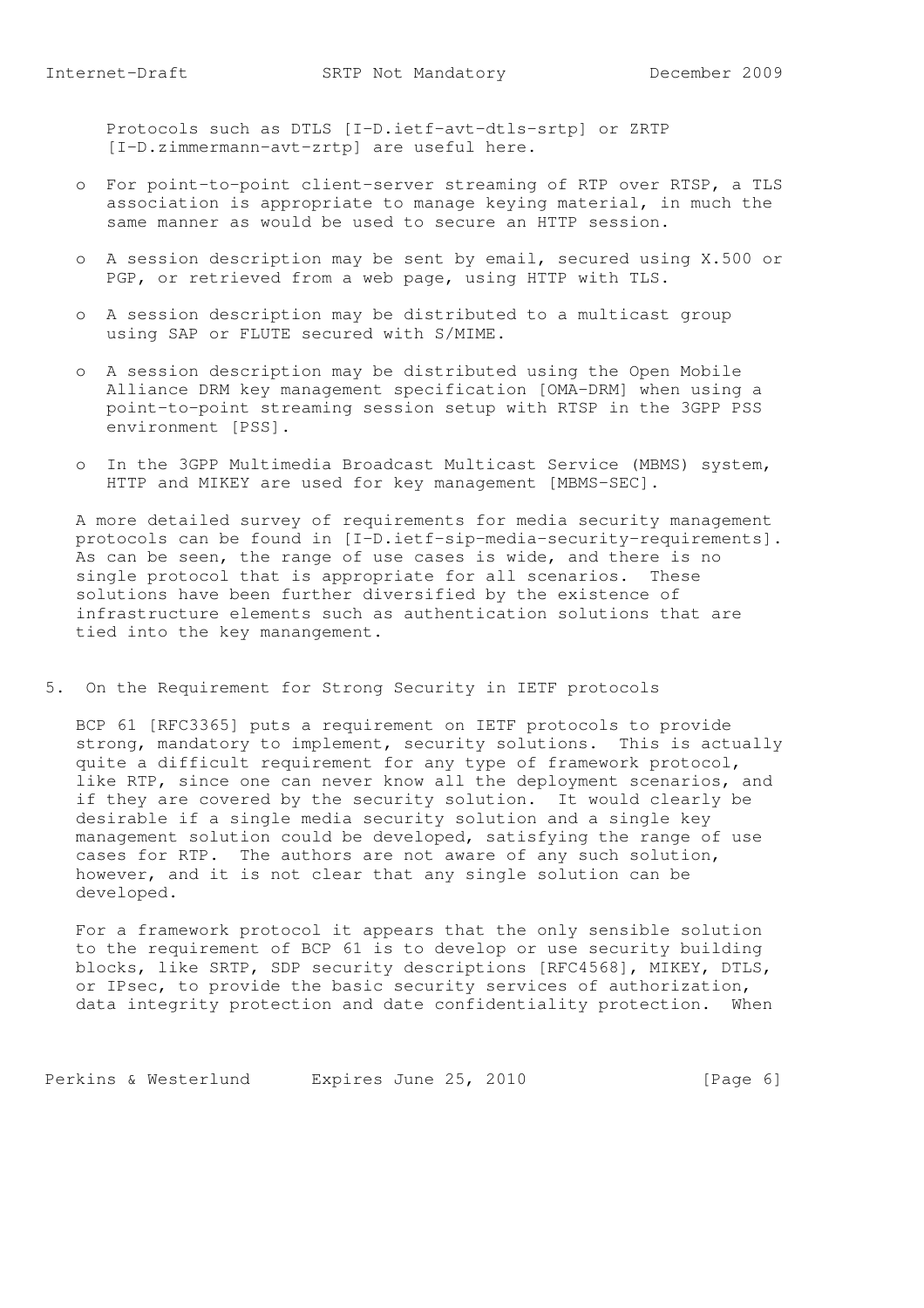new usages of the RTP framework arise, one needs to analyze the situation, to determine if the existing building blocks satisfy the requirements. If not, it is necessary to develop new security building blocks.

 When it comes to fulfilling the "MUST Implement" strong security for a specific application, it will fall on that application to actually consider what building blocks it is required to support. To maximize interoperability it is desirable if certain applications, or classes of application with similar requirements, agree on what data security mechanisms and key-management should be used. If such agreement is not possible, there will be increased cost, either in the lack of interoperability, or in the need to implement more solutions. Unfortunately this situation, if not handled reasonably well, can result in a failure to satisfy the requirement of providing the users with an option of turning on strong security when desired.

## 6. Conclusions

 As discussed earlier it appears that a single solution can't be designed to meet the diverse requirements. In the absence of such a solution, it is hoped that this memo explains why SRTP is not mandatory as the media security solution for RTP-based systems, and why we can expect multiple key management solutions for systems using RTP.

 It is important for any RTP-based application to consider how it meets the security requirements. This will require some analysis to determine these requirements, followed by the selection of a mandatory to implement solution, or in exceptional scenarios several solutions, including the desired RTP traffic protection and key management. SRTP is a preferred solution for the protection of the RTP traffic in those use cases where it is applicable. It is out of scope for this memo to recommend a preferred key management solution.

7. Security Considerations

This entire memo is about security.

8. IANA Considerations

No IANA actions are required.

Perkins & Westerlund Expires June 25, 2010 [Page 7]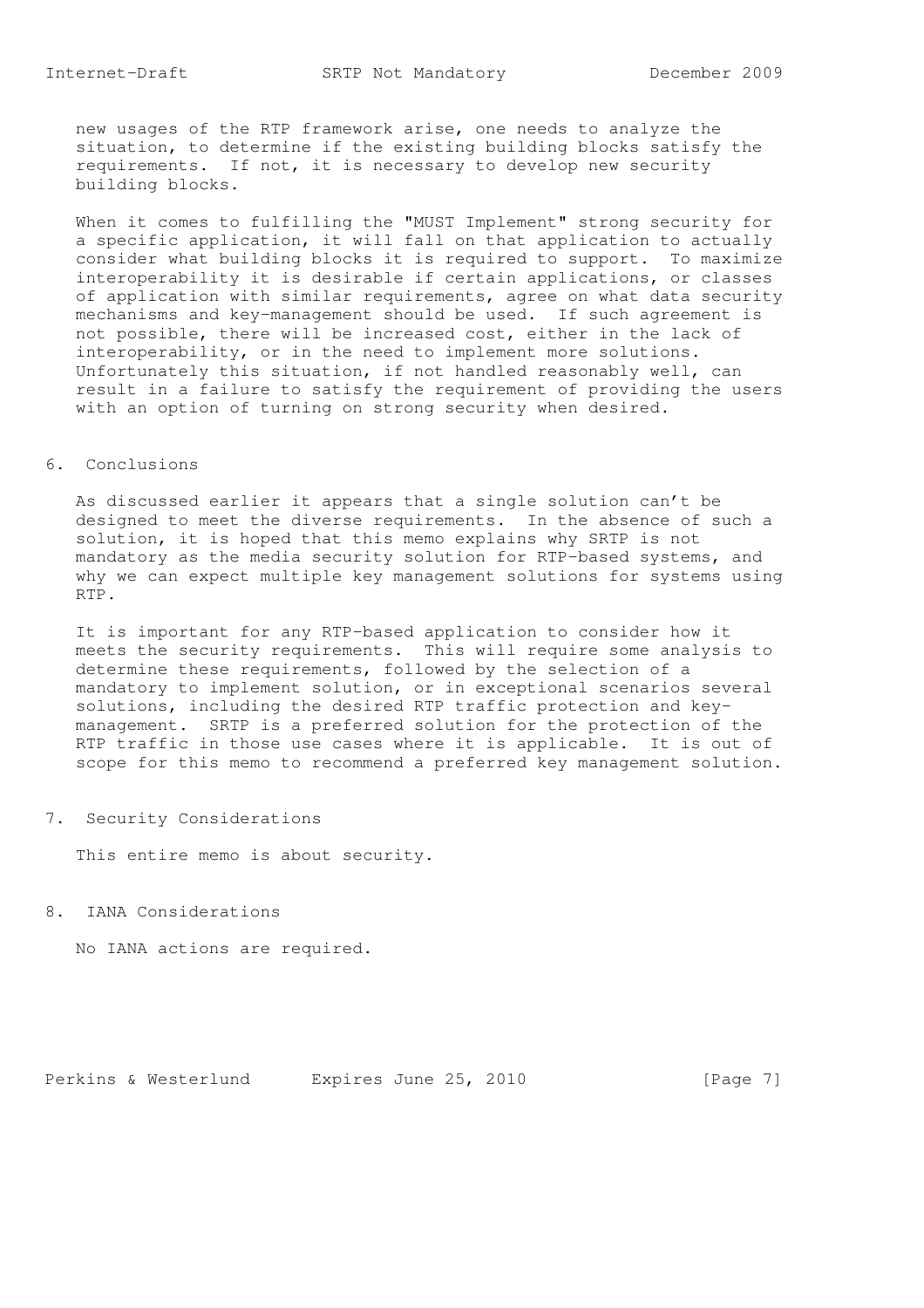9. Acknowledgements

 Thanks to Ralph Blom, Hannes Tschofenig, Dan York, Alfred Hoenes, Martin Ellis, and Ali Begen for their feedback.

### 10. Informative References

 [3GPP.33.210] 3GPP, "IP network layer security", 3GPP TS 33.210, September 2008.

 [ETSI.TS.102.474] ETSI, "Digital Video Broadcasting (DVB); IP Datacast over DVB-H: Service Purchase and Protection", ETSI TS 102 474, November 2007.

 [I-D.ietf-avt-dtls-srtp] McGrew, D. and E. Rescorla, "Datagram Transport Layer Security (DTLS) Extension to Establish Keys for Secure Real-time Transport Protocol (SRTP)", draft-ietf-avt-dtls-srtp-07 (work in progress), February 2009.

 [I-D.ietf-mmusic-rfc2326bis] Schulzrinne, H., Rao, A., Lanphier, R., Westerlund, M., and M. Stiemerling, "Real Time Streaming Protocol 2.0 (RTSP)", draft-ietf-mmusic-rfc2326bis-21 (work in progress), June 2009.

 [I-D.ietf-sip-media-security-requirements] Wing, D., Fries, S., Tschofenig, H., and F. Audet, "Requirements and Analysis of Media Security Management Protocols", draft-ietf-sip-media-security-requirements-09 (work in progress), January 2009.

 [I-D.zimmermann-avt-zrtp] Zimmermann, P., Johnston, A., and J. Callas, "ZRTP: Media Path Key Agreement for Secure RTP", draft-zimmermann-avt-zrtp-15 (work in progress), March 2009.

 [MBMS] 3GPP, "Multimedia Broadcast/Multicast Service (MBMS); Protocols and codecs TS 26.346".

[MBMS-SEC]

 3GPP, "Security of Multimedia Broadcast/Multicast Service (MBMS) TS 33.246".

Perkins & Westerlund Expires June 25, 2010 [Page 8]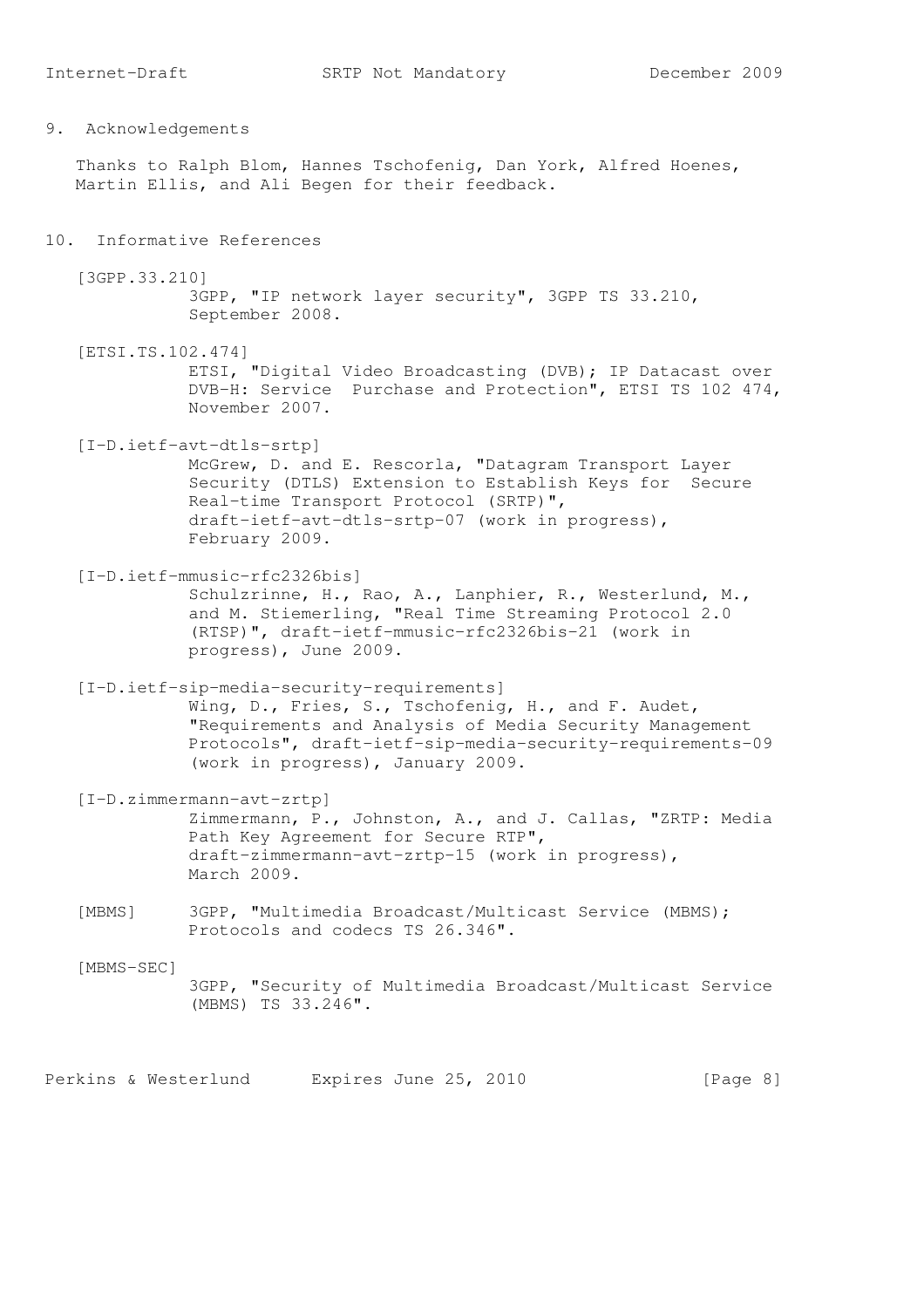[OMA-DRM] Open Mobile Alliance, "DRM Specification 2.0".

- [PSS] 3GPP, "Transparent end-to-end Packet-switched Streaming Service (PSS); Protocols and codecs TS 26.234".
- [RFC0768] Postel, J., "User Datagram Protocol", STD 6, RFC 768, August 1980.
- [RFC0793] Postel, J., "Transmission Control Protocol", STD 7, RFC 793, September 1981.
- [RFC3261] Rosenberg, J., Schulzrinne, H., Camarillo, G., Johnston, A., Peterson, J., Sparks, R., Handley, M., and E. Schooler, "SIP: Session Initiation Protocol", RFC 3261, June 2002.
- [RFC3264] Rosenberg, J. and H. Schulzrinne, "An Offer/Answer Model with Session Description Protocol (SDP)", RFC 3264, June 2002.
- [RFC3365] Schiller, J., "Strong Security Requirements for Internet Engineering Task Force Standard Protocols", BCP 61, RFC 3365, August 2002.
- [RFC3550] Schulzrinne, H., Casner, S., Frederick, R., and V. Jacobson, "RTP: A Transport Protocol for Real-Time Applications", STD 64, RFC 3550, July 2003.
- [RFC3711] Baugher, M., McGrew, D., Naslund, M., Carrara, E., and K. Norrman, "The Secure Real-time Transport Protocol (SRTP)", RFC 3711, March 2004.
- [RFC4340] Kohler, E., Handley, M., and S. Floyd, "Datagram Congestion Control Protocol (DCCP)", RFC 4340, March 2006.
- [RFC4566] Handley, M., Jacobson, V., and C. Perkins, "SDP: Session Description Protocol", RFC 4566, July 2006.
- [RFC4567] Arkko, J., Lindholm, F., Naslund, M., Norrman, K., and E. Carrara, "Key Management Extensions for Session Description Protocol (SDP) and Real Time Streaming Protocol (RTSP)", RFC 4567, July 2006.
- [RFC4568] Andreasen, F., Baugher, M., and D. Wing, "Session Description Protocol (SDP) Security Descriptions for Media Streams", RFC 4568, July 2006.
- [RFC4614] Duke, M., Braden, R., Eddy, W., and E. Blanton, "A Roadmap

Perkins & Westerlund Expires June 25, 2010 [Page 9]